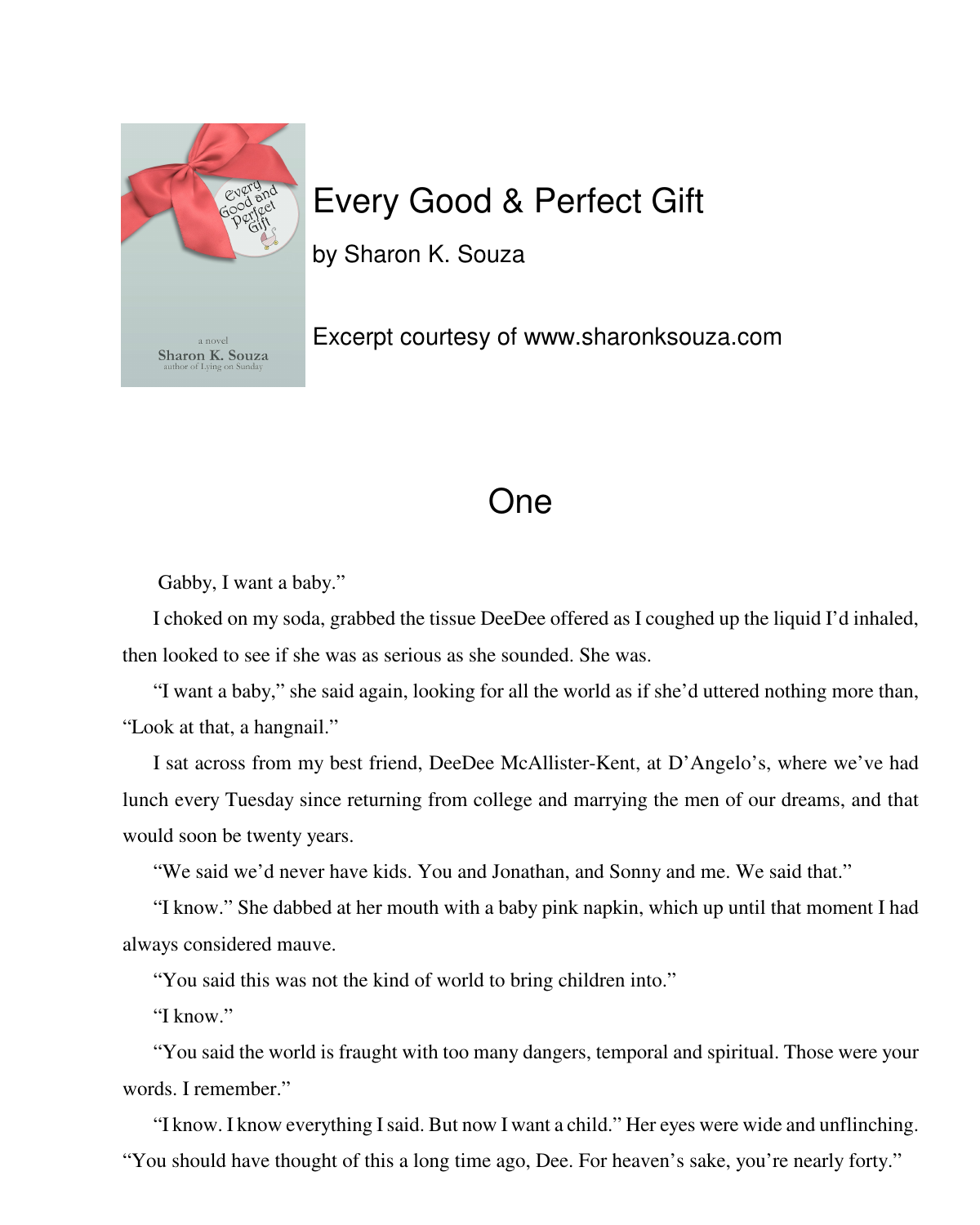Her eyes narrowed, but she managed not to frown. She was engaged in her own little war against wrinkles. "Thirty-eight and a third," she said with an indignant sniff. "And that's why."

"Oh, now there's a good reason to have a baby. Am I supposed to see logic in that?" This was a midlife crisis at its best, assuming women had midlife crises. "What did Jonathan say?" I raised an eyebrow and waited.

She straightened the flawless tablecloth with both hands. "I wanted to tell you first."

"Run it by me, you mean."

"But you know what he'll say."

"Yes. 'Anything you want, Dee.' That's what he'll say." I crossed my arms and looked beyond her. "You don't deserve him."

"Of course I don't."

Out of the corner of my eye I caught that taunting smile, the one that always disarmed me. But I was determined not to surrender my edge. DeeDee McAllister had been my best friend since the summer before sixth grade, and this was only the third time ever that I'd stood up to her. I'd forgotten how exhilarating it could be.

It wasn't that she was domineering, exactly. She was just, well, in charge. Of everything. Take my name, for instance. Gabby is not what I was christened, but since the day she careened into my life, nearly annihilating me with her brand-new Sting-Ray bike, that's what I've been called by everyone except my mother. She calls me Angel baby. Actually, she sings it. Angel baby, my Angel baby.

I hate to admit it, but I can see DeeDee's point. I would never tell her that, though, and hand deliver one more thing for her to be cocky about. As if she needed it. Not in this life. And about the bike? I know Sting-Rays were for boys, but they were cool, really cool, so naturally DeeDee had to have one. With a playing card in the spokes and a banana seat. The bike was a gift from the father who had just disentangled himself from her life. A consolation prize, I suppose.

She was new to the neighborhood, new to northern California, I learned, having moved from Orange County to our little town of Lodi in the San Joaquin Valley, best known for its cherries and tokay grapes. In the past decade we'd lost many of our orchards and most of our tokays to make room for the thousands of acres of zinfandel, chardonnay, and petite sirah that have a much more lucrative market.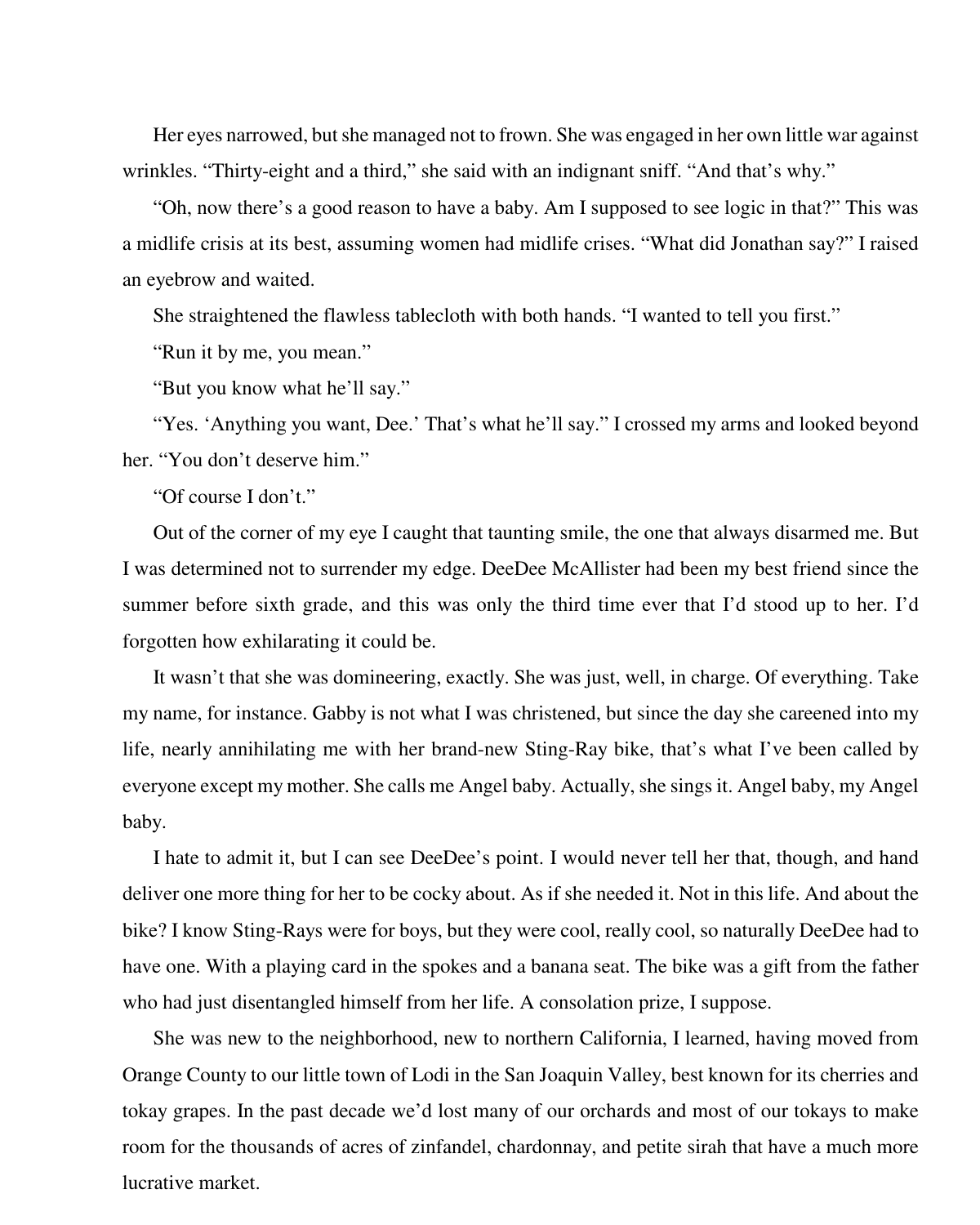Anyway, I was riding my own new bicycle on the street in front of my house when DeeDee came hurtling around the corner on her Sting-Ray, heading straight for me. We locked our brakes, losing a good deal of tire tread in the process, and came to a halt with inches to spare. I was shaken to the core, on the verge of hyperventilation as I thought about how close I'd just come to mangled bicycle and body parts. DeeDee wasn't the least bit fazed. In fact, she was laughing.

"Hi," she said, balancing herself on one bare foot. I had to lower my kickstand to keep from falling. "Nice bike."

I had certainly thought so up to that point. I'd gotten it—the exact one I'd asked for—on my eleventh birthday four months before, but suddenly I felt really uncool with my rainbow- tassled handlebar grips flapping in the wind. "Thanks," I meant to say, still trying to catch my breath, but only a puff of air came out.

She seemed unaware, more likely indifferent, to the fact that she'd shortened my life by a decade. "What's your name?"

"Angel Whitaker," I said, without the usual piety I used when informing a stranger of my hallowed name.

"Angel?" Her voice dripped with disbelief. "For real?"

For real? What did she mean, for real? Everyone had always loved my name.

"Oh, hey." She thunked her forehead. "I bet you were adopted, huh?"

"No," I said, in two defensive syllables. "Why would you think that?"

She shrugged. "It sounds like a name you'd give a kid you thought you'd never have. But, hey, don't worry, I'll call you Mike."

"Mike?" I felt my celestial ego come crashing down to earth. The word dropped off my tongue like liver.

"You know, like the angel."

"There's an angel named Mike?" I'd never heard *that* in Sunday school.

"He has a sword and everything."

"A sword?" I watched as she made a piercing jab with an outstretched arm. "You mean *Michael*, the *arch*angel?"

"That's what I said. Mike." She gave me a look as if I'd left my brain on top of my dresser before leaving the house. "Okay, okay. We'll go with Gabriel, if you insist. He's an angel too."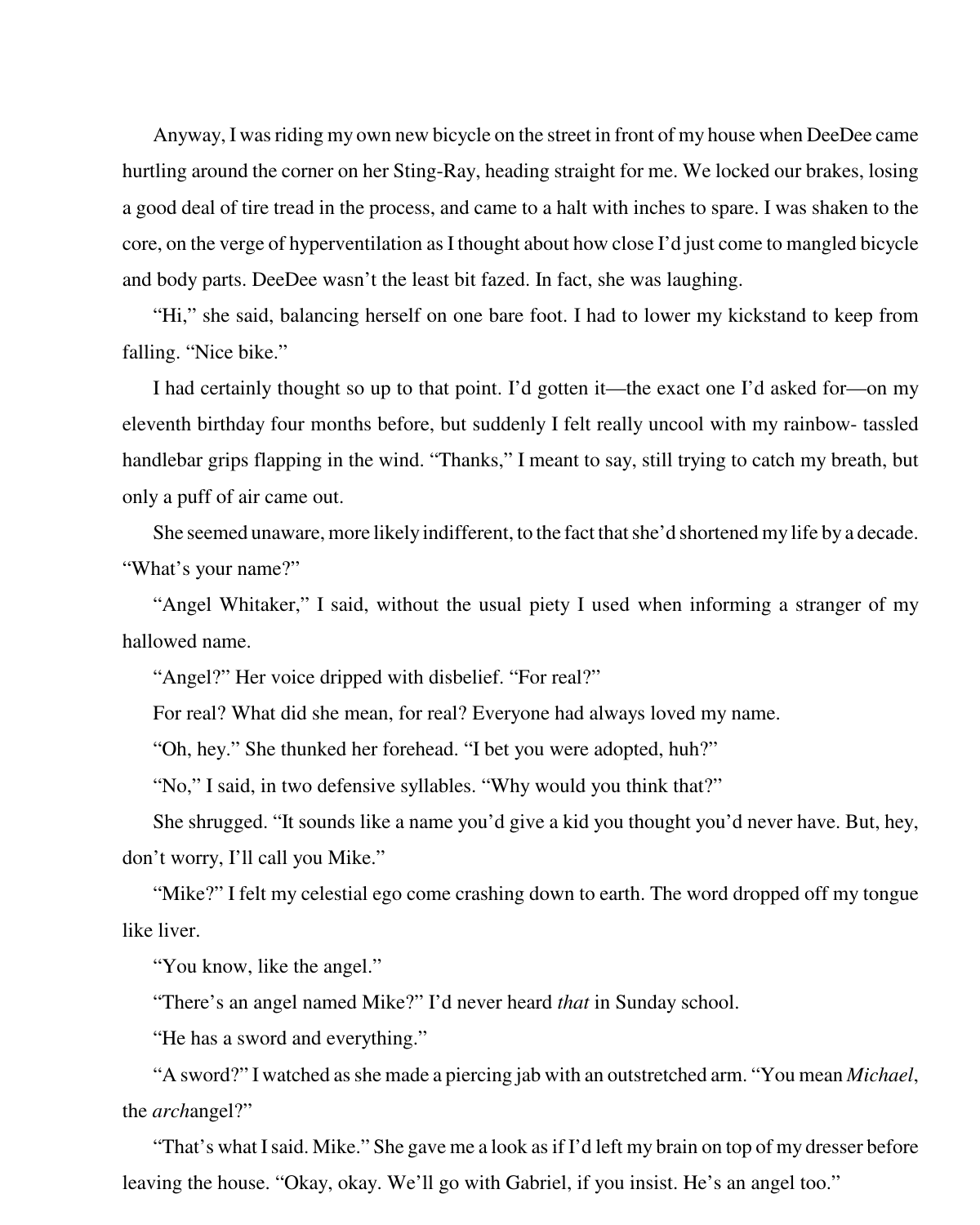## *If* I *insist?*

"And since you're obviously into the whole gender thing, we'll call you Gabriella. Gabby for short."

"Gabby." Was she kidding?

"Look, it's either that or Mike. But I am *not* calling you Angel. Got it?"

I stared with my mouth agape, wondering how God would deal with such impiety, then rolled my bicycle backward one giant step. If lightning struck, I wanted to be out of range of the ricochet. I didn't realize it at the moment, but from that day forward, that step backward would become the story of my life. Because there I stood at one of the most pivotal crossroads of my young existence, and I didn't have the wits to recognize my new identity or the adventure I was about to begin.

What I did recognize in that moment was that I had two choices. I could ask her name, as the manners my mother tried to teach me dictated, or I could get on my bike and ride away as fast as my wobbling legs would take me. Since they were still weak from my near-death experience, I abandoned my preferred choice.

"What's your name?"

She lifted the bill of her Los Angeles Dodgers baseball cap and glared. "Doris Day McAllister," she said. "But if you ever call me anything but DeeDee, I'll feed your tongue to my Doberman." I desperately hoped she was kidding. "You live around here?"

I motioned to the house behind us. It was a two-story colonial with a camphor tree in the front yard that had a crook of a branch where I loved to sit and read and think about the books I might write someday. There was a huge old walnut tree with a tire swing in one corner of the backyard too, but at eleven I was much too old for that.

"Nice," she said. "Got a pool?"

I nodded. "Do you?"

"Nope. Wanna swim?"

"You mean at my house?"

She gave me that look again as she pushed up the bill of her cap. "We can't very well swim at mine."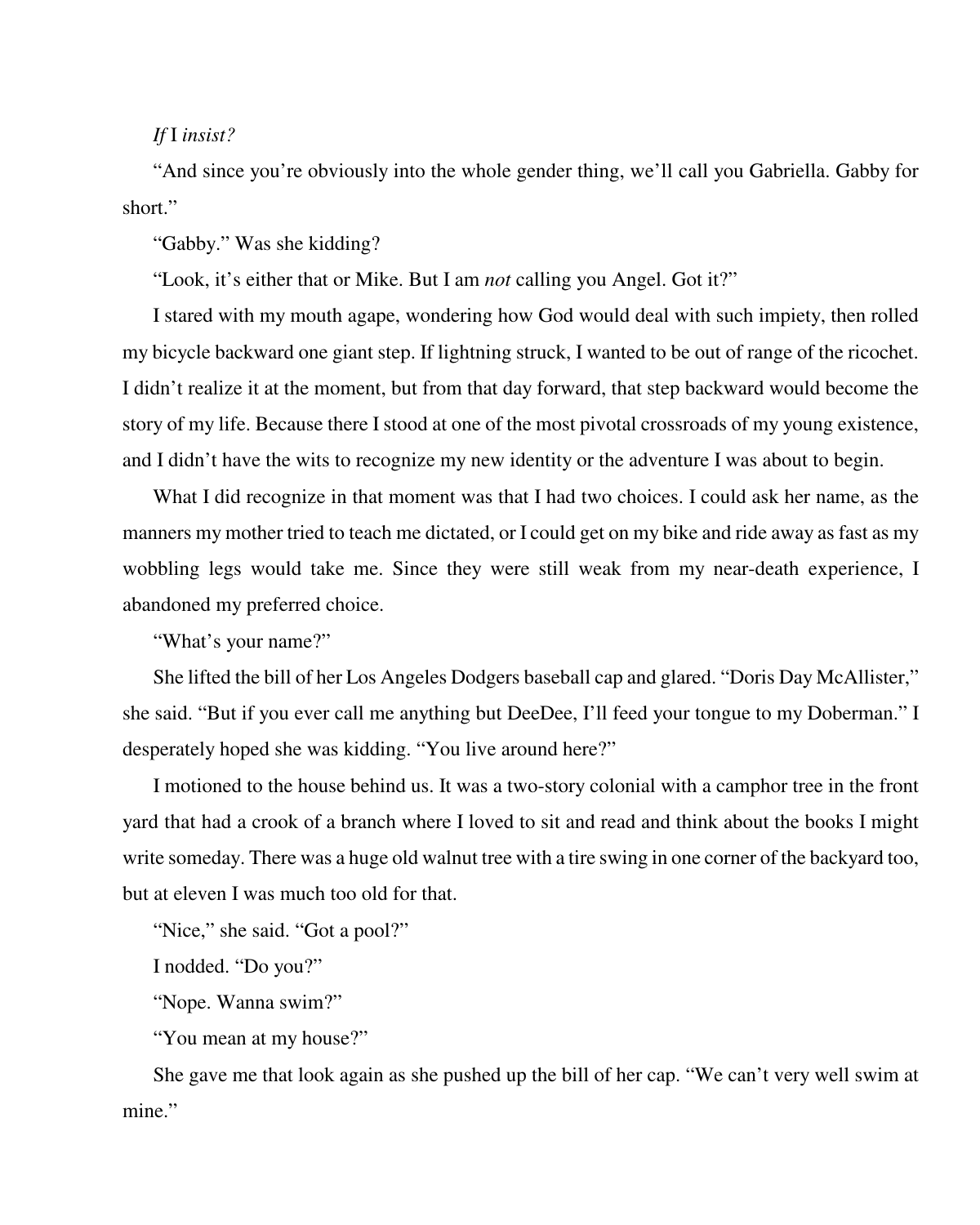"I just meant—" What could I say? My parents won't let me befriend a heathen? That's how much I knew. Their arms were open to any and all, lost or otherwise, just like the Lord they served. I, on the other hand, was a little more cautious, having not yet embraced the message of the Great Commission, even though I had been the first to memorize it in my third grade Sunday school class.

DeeDee turned her cap so the white L.A. stitching faced three o'clock. "I suppose you have to ask your mom?"

"She'd say yes."

"Cool. I'll get my suit."

She did, and from that moment on we were inseparable, connected soul to soul—with DeeDee's soul having preeminence, of course.

Until that day I fully expected to be the most popular girl in Mr. Stevens' sixth grade class at Reese Elementary School, based on my popularity in Mrs. Shuckle's fifth grade class. I had also expected to be Queen Bee in the sixth grade Sunday school class at Faith Assembly, the church my father pastored. I had so looked forward to sixth grade Sunday school, which I would advance to in the fall. It was co-ed. Finally. And Bobby Shaw, the head deacon's son, would be in that class too. With me being the pastor's daughter and he being the head deacon's son, it was expected among our peers that we would gravitate toward one another. That's how things worked at Faith Assembly. And if there was a boy at our church I wanted to gravitate toward, it was Bobby Shaw.

But I made the mistake of inviting DeeDee McAllister to church the first Sunday after we met. I knew from that day on I'd have to settle for second most popular, in school and in church, because Bobby Shaw, along with every other eleven-year-old boy at Faith Assembly, couldn't take his eyes off DeeDee, and we weren't even in co-ed Sunday school yet. But it was worth it to have DeeDee McAllister as my best friend for the rest of our natural—if you could call them that—lives.

It was more than fate that brought us together on that memorable summer day. DeeDee could have plowed into any number of eleven-year-olds in my neighborhood and ended up as someone else's best friend, and who knows what might have become of her then? But it was destined to be me because DeeDee's spiritual life was about to take a major turn.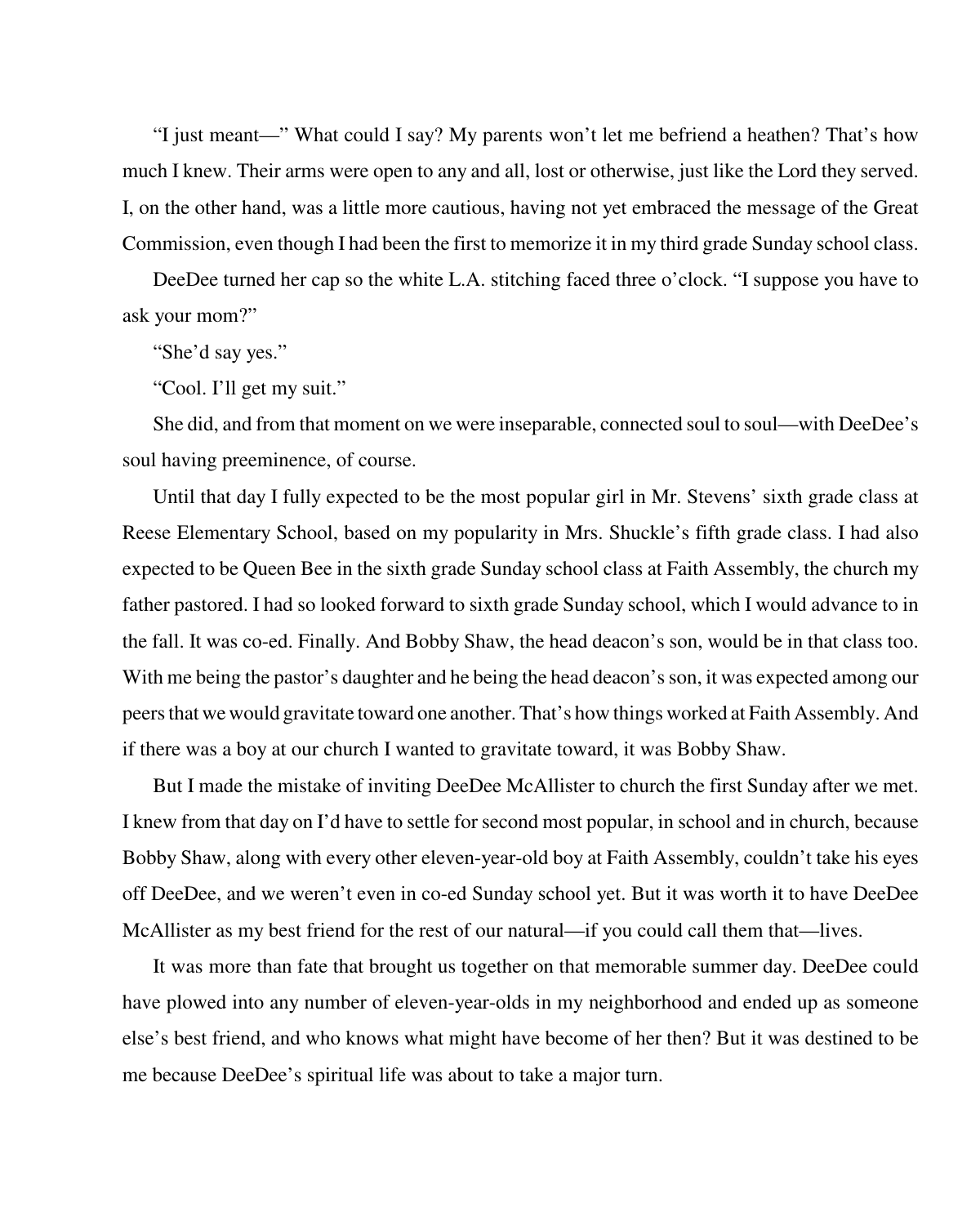She would never have uttered the truth to any other soul on earth, but her heart had been shattered by her father's defection, as she called it, as thoroughly as if a fine china cup residing within her chest had been whacked with a Los Angeles Dodgers baseball bat. For some unfathomable reason, God allowed me to be the one to introduce her to a different kind of Father, one who knew how to put every shattered piece back in place, with only the faintest scar to show it had ever been broken.

She'd been ripe for the plucking, and with the prompting of my mother, who saw it so clearly, and the plain and simple preaching of my father, she was plucked the very next Sunday as effortlessly as the swan dive she made into my swimming pool that long-ago day. Things were usually just that easy for DeeDee.

 $\overline{\phantom{a}}$  , where  $\overline{\phantom{a}}$ 

The eleven-year-old in a Dodgers cap faded before my eyes. "I hope it's a boy," I said.

The thirty-eight-and-a-third-year-old smiled a mischievous smile, one that wrinkled her perfect little freckled nose, then shook her head. "It'll be a girl," she said.

Knowing DeeDee, I didn't doubt it for a moment.

DeeDee and I left our cars in the parking lot of Northern Exposures, the gallery she'd opened in a coveted piece of real estate in the heart of town soon after Jonathan and Sonny made the cover of *Fortune* magazine when WordWorks, their software company, became a leader in the industry. Granted, the heart of Lodi consisted of a mere six blocks on two streets, but they were the most sought after pieces of commercial real estate in our community. DeeDee opened her doors Tuesday through Saturday from nine a.m. to one p.m., the prime time for shoppers and lookers. She was selective but kind when it came to the artisans she chose to consign, but all had to be from northern California. No exceptions. The cutoff line did, however, move farther south every year.

It was a pleasure to see the talent that proliferated in the communities that made up our little part of the world, particularly towns in the foothills of the Gold Country—towns like Sutter Creek and Jackson. Artists seemed to thrive at that elevation. Besides oils and charcoals and watercolors, DeeDee's shop displayed sculptures and carvings and pottery, some of the most unique works you could imagine.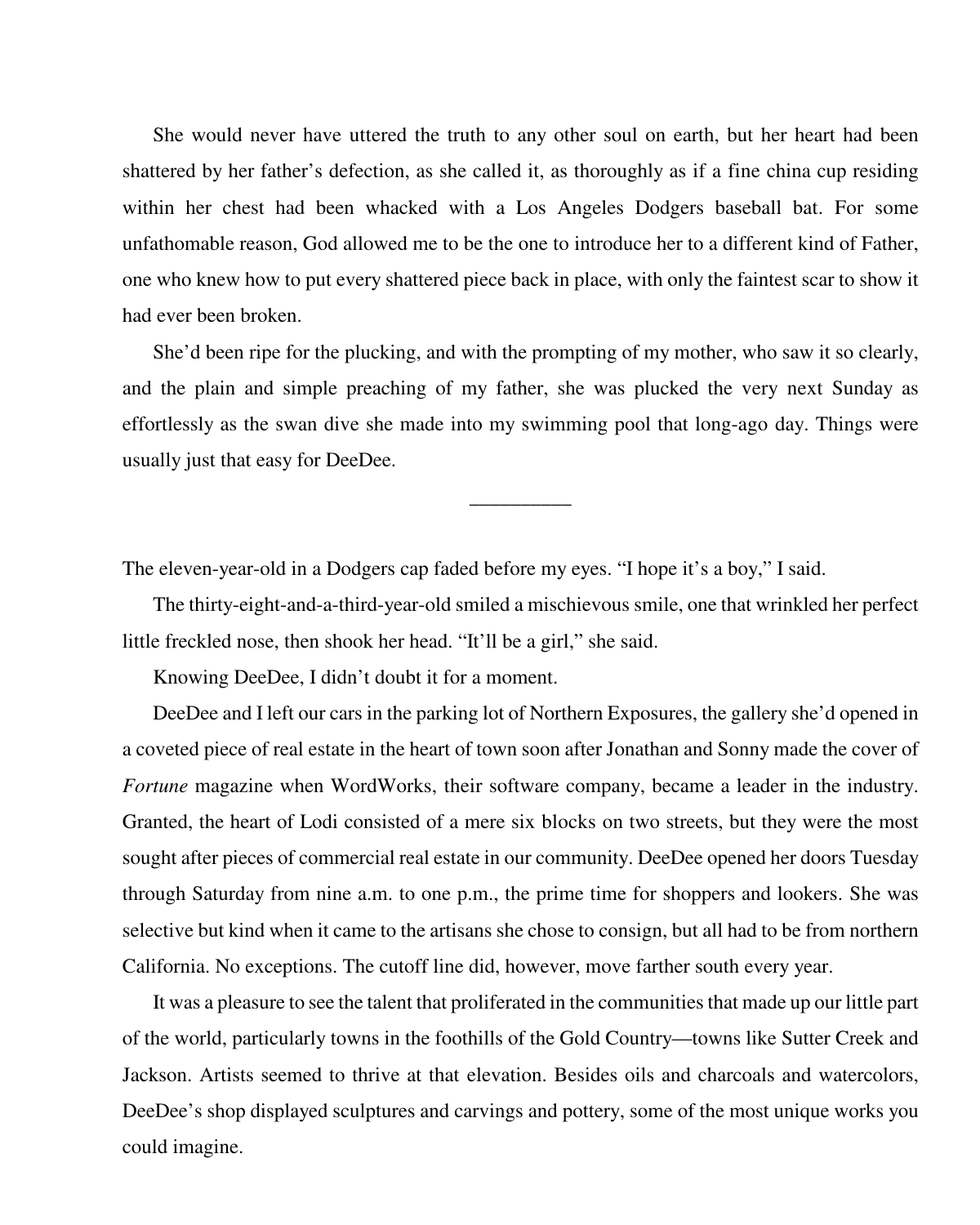She and I made our way on foot down School Street, looking in shop windows. It was part of our Tuesday routine. Fall fashions were already on display and it was just the middle of summer.

"April is the perfect month to have a baby." She patted her fifty-sit-ups-a-day tummy. "I won't have to be *out* of shape this summer, and I'll be *in* shape by next."

"That's only nine months away. You'd have to get pregnant"—I stopped and counted on my fingers—"in the next two weeks."

"Seventeen days," she said.

"Oh, *well*, then." I gave an exaggerated shrug.

"You don't think I can?" She cocked her head as if to say, *just watch me*, and I surrendered.

"I guess I'd better learn to knit."

"Crocheted blankets are much prettier," she called over her shoulder as she led me into, of all places, Lacey's Maternity Wear. We had made a sport on our Tuesday strolls of sniggering at women as they waddled in and out of Lacey's in their various trimesters of pregnancy, without a cupful of compassion between us.

"I thought you'd never be caught dead in a shop like this."

"Hush." She stopped in front of a mannequin whose midriff bulged beneath a bright pink formfitting Spandex top. She looked long and hard at the bulge, and I was sure she would change her mind about pregnancy. But then she said, "Eighteen pounds, twenty at the most."

I gasped. "For the baby?"

"No, silly! For me. And I'll use plenty of that aloe cream we get at Dillard's. I can't see me with stretch marks." It was, of course, unthinkable.

"What do you suppose this is for?" I held up an item that looked like a wide elastic strap with Velcro on both ends.

"It keeps your belly button from bulging." She sounded every inch the expert.

I looked at her sideways. "For real?"

"Don't you remember Nina Simmons? She had to have been, I don't know, eleven months pregnant when we saw her the summer of our fifteenth reunion. Her belly looked like an overinflated balloon with the tied end protruding beneath her maternity smock."

My mouth dropped open. "That was her belly button?"

She laughed at my shock, snorting as a young salesgirl approached.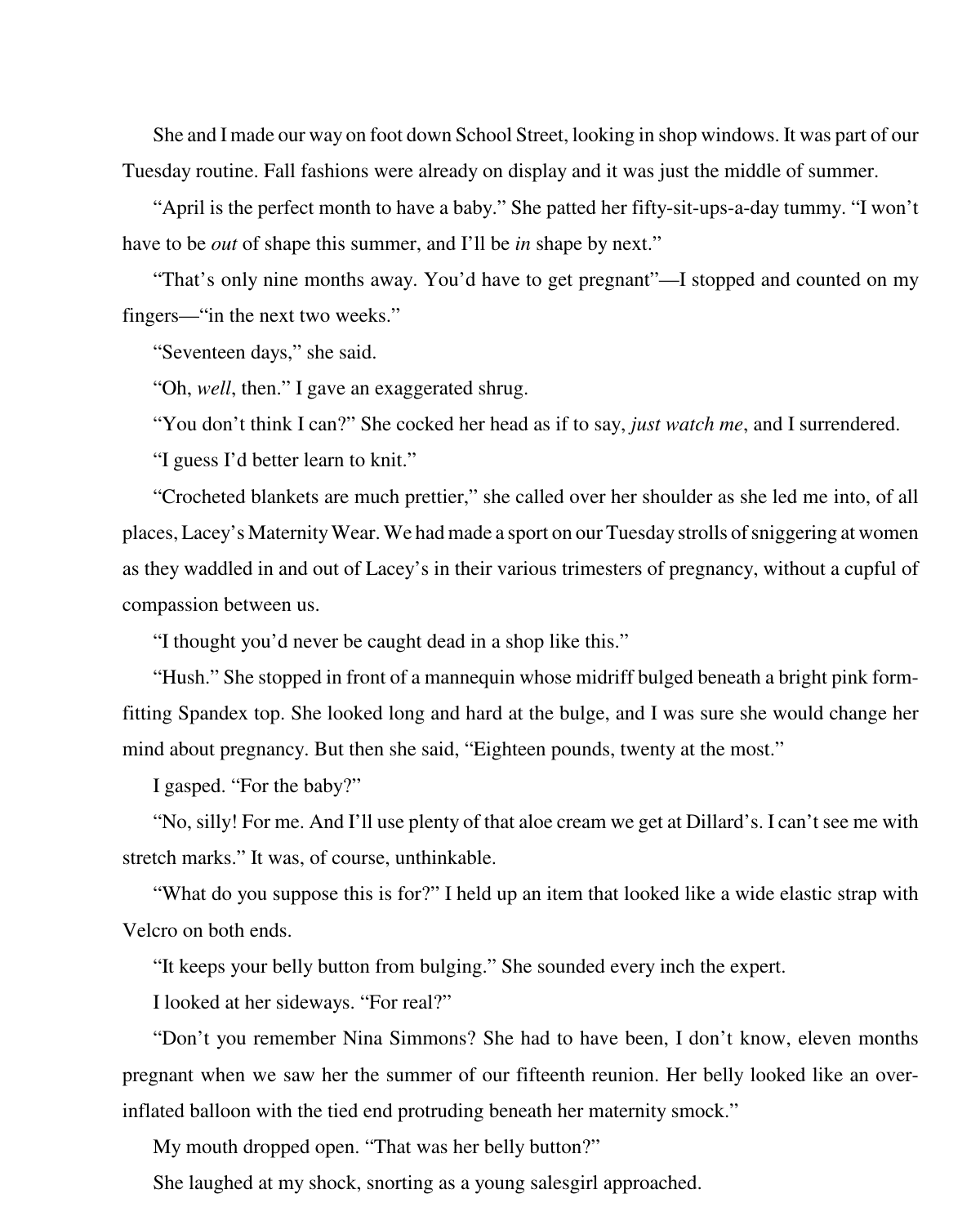"Hey there," she said, greeting us with an expectant smile. She was all teeth, the handiwork of an overpriced orthodontist if I were making a bet, and was, of course, as unpregnant as DeeDee or me. "Can I help you find something?" She had rings on both thumbs and several of her fingers and had a row of silver loops, descending in size, climbing up her left ear.

*Filling in for her mom* was my initial thought, she seemed so out of place. I shook my head as if to dismiss her. "We're just browsing."

DeeDee set the elastic thingy on the display table. "Actually, I need a few things."

Her eyes dropped to DeeDee's midsection. "You mean ... for you?" The words came falteringly,

as if she couldn't believe this ancient woman standing before her was in the family way.

"Well, certainly."

She arched a pierced brow. "Anything, you know, in particular?"

DeeDee pointed a long, tapered finger in the direction of the mannequin with the Spandex. "Something that won't make me look like that."

The clerk looked in the direction of DeeDee's aim, then turned back to us. "We don't exactly do smocks anymore."

DeeDee's lips became a thin line. "There must be something in between."

The girl shook her head. "When are you, you know, expecting?"

"Actually, I'm expecting to be expecting," DeeDee said.

The eyebrow ring went up again. "Really?" She looked around as if searching for a hidden camera. "Maybe you should just, you know, keep looking." She gave us a sweet but dismissive smile, then went off to whisper with a coworker who was arranging maternity bras in the lingerie section of the little shop. The brassiere cups were large enough to hold the twin moons of Mars. Nothing DeeDee or I had on our chests would ever fill them.

"Thank you," I called as we stepped outside, the laughter already bubbling out of me. "Maternity lingerie?"

DeeDee snickered too. "Wow. Who'd have thought?"

We resumed our walk down School Street. DeeDee reached into her purse and brought out a pair of designer sunglasses, then slipped them into place to keep from squinting in the bright summer sunlight. "About dinner. We'll make a nice chicken salad or something light. It's much too hot to cook." She glanced at her watch. "Is seven okay with you?"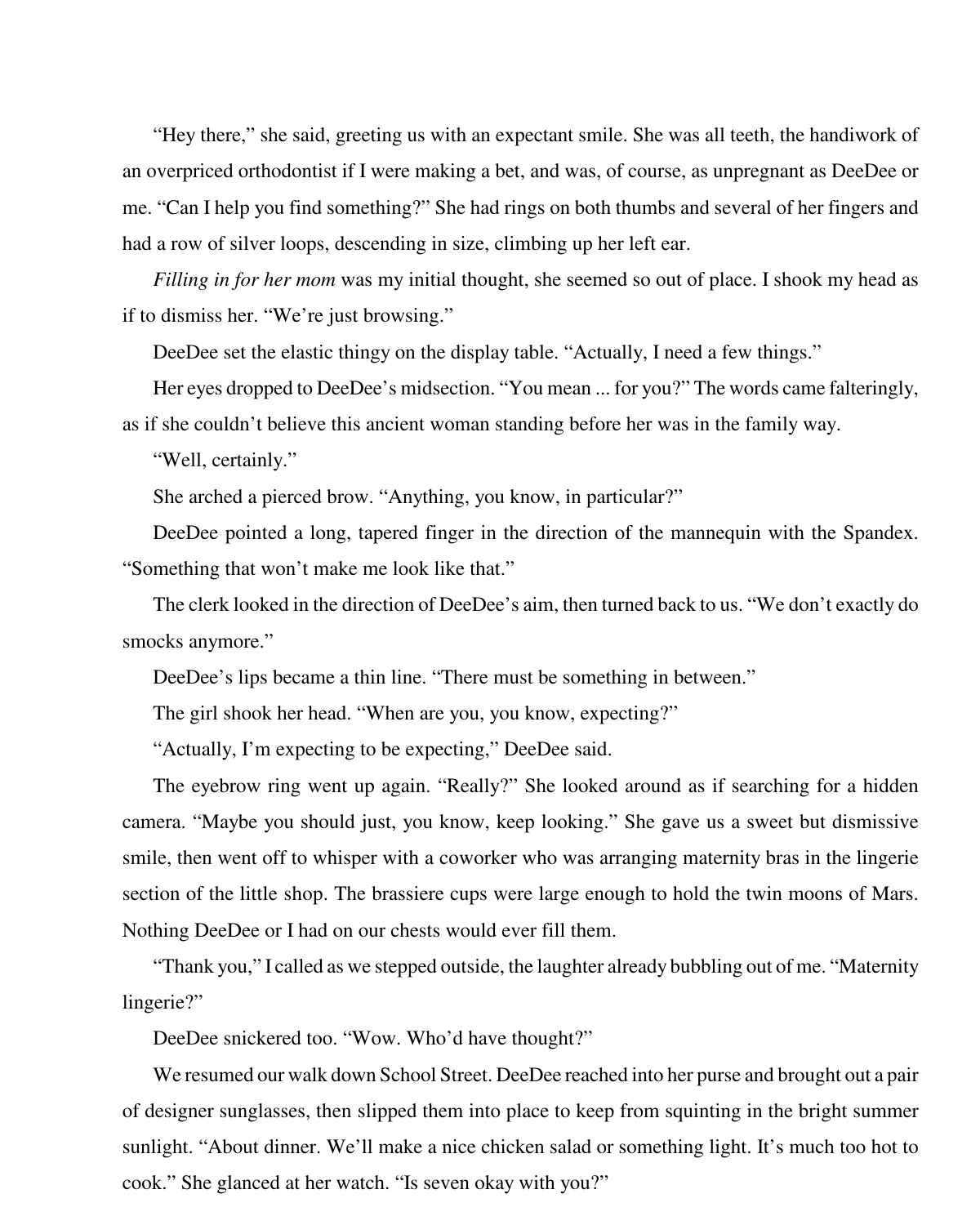Seven? Tonight? "Did I forget something?"

She stopped and gave me The Look. "You don't expect me to tell Jonathan by myself, do you?"

"Oh, now wait a minute." I held up a hand to stop her. "Dee, this is your little project. You're on your own with this one. Besides, best friends or not, Sonny would never go for me getting involved in something so utterly private."

"Well, I don't expect you to tell him. Honestly, Gab, I don't know what you're thinking sometimes." She rolled her eyes and shook her head, setting her honey blonde tresses in motion. "We'll just bring up the subject casually, and one thing will lead to another. You know I can't do this by myself."

"Dee! Babies have never been a casual subject with us."

"There's a first time for everything. This will give you an opportunity to use that creativity of yours. Think of it as a plot for the novel you keep saying you'll write. It'll be such fun."

"I don't think I can." I honestly meant it.

She only smiled and led me toward the market. "Shall we have cantaloupe or strawberries with the salad?"

I sighed and accepted my defeat. "Strawberries. They're Jonathan's favorite. But let's get them from the stand across from the old hospital. You know they're the best."

\_\_\_\_\_\_\_\_\_\_

She tucked her arm around mine and patted my hand. "See how I need you?"

Sonny and I arrived at six forty-five. I headed right for the kitchen—a place in which DeeDee was not much at home—ready to slice strawberries or something, but, amazingly, everything was done. Sonny joined Jonathan in front of the tube for the start of the Dodgers/Mets game. DeeDee was the only southern California native in the bunch, but, true to form, she had turned the rest of us into Los Angeles Dodgers fans.

The guys were having a great time, and they were so, I don't know, unsuspecting*,* that I almost felt ashamed of our little scheme, but DeeDee glowed with such expectancy I couldn't let her down. So, once dinner was over, the conspiracy began in earnest with coffee and crepes suzette with strawberries in front of the big-screen television in their living room.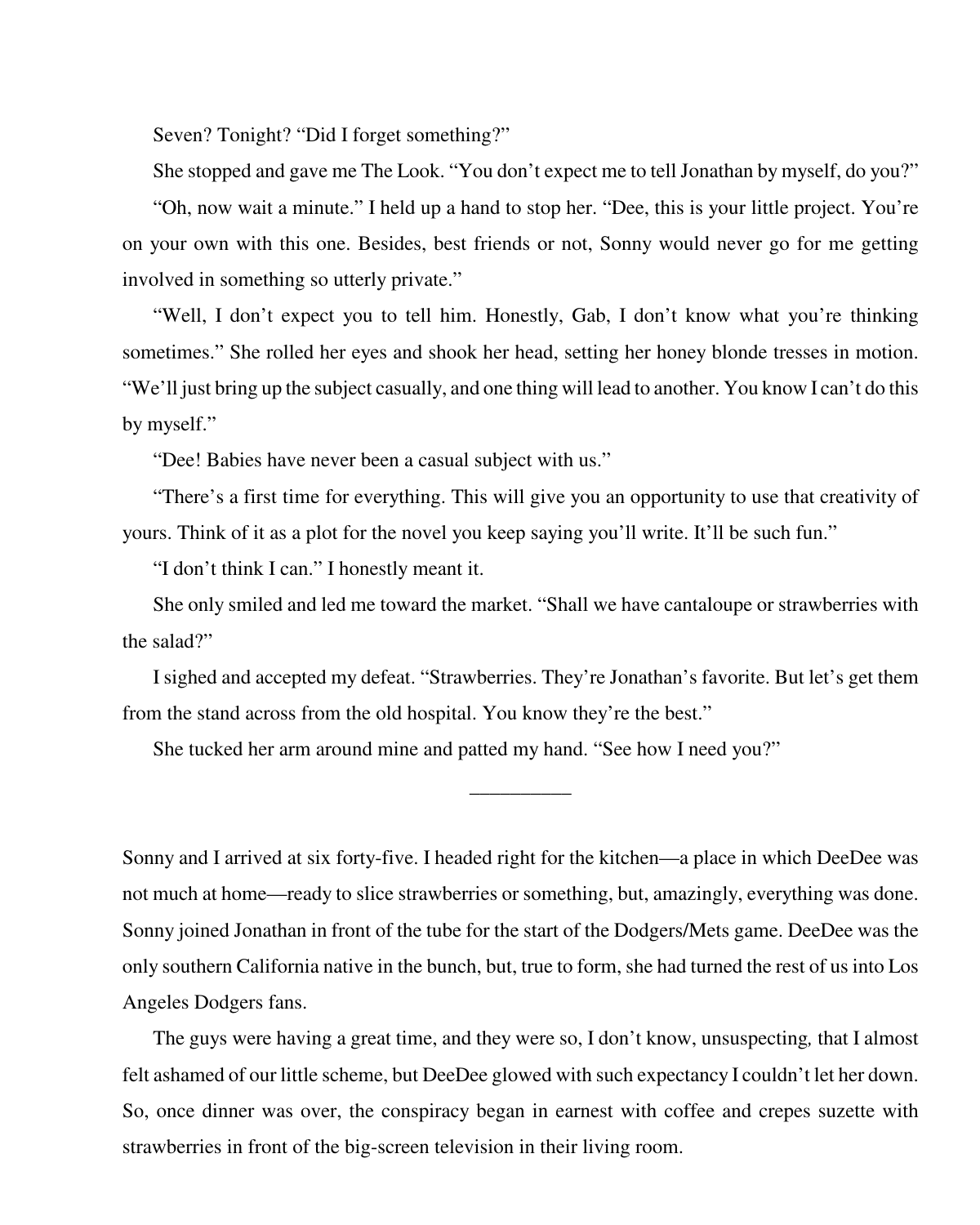The game was in the fourth inning. Jonathan found the remote in the pocket of his recliner and engaged the mute button. "What's the occasion?" He filled his mouth with a bite of the crepe, never averting his eyes from the screen.

"Oh man!" Sonny cried as the Dodgers' catcher was thrown out attempting to steal second base. They were trailing the Mets by two runs.

"Who sent him to second? Everyone knows he can't steal." Jonathan took another bite and washed it down with coffee. "Mmm. The last time I got crepes suzette it cost me a trip to Paris."

DeeDee closed her eyes and smiled. "And what a trip it was. We really should go again."

Jonathan dropped his fork with a clang onto his dessert plate.

DeeDee forced a laugh. "I'm kidding, sweetheart; don't be so nervous. I know you don't have time to get away, what with the new software coming out. While some of us live a life tinged with ennui," she said, bringing her wrist to her forehead with dramatic flair, "you and Sonny live the life of the American entrepreneur—never a dull moment."

He seemed a tiny bit relieved, but I don't think he enjoyed the rest of his crepe nearly so much as he might have.

After an adequate pause, DeeDee said, "You'll never guess who's having a baby." She threw the question into the air, supposedly for anyone to catch, but the guys weren't playing ball.

"Do tell," I said, taking up my cue.

She narrowed her eyes at me as a sign to behave. "Bonnie Singer. You remember, from our seventh grade Home Ec class."

"Bonnie Singer! No kidding! I haven't seen her since, gosh, I couldn't tell you when." Considering she didn't exist. "Is this her first?"

DeeDee nodded. "Isn't that precious?"

Precious? I forced a smile, feeling like we were reading from a really bad script.

"You were in seventh grade with her?" Jonathan's eyes were fixed on the television. "And she's having her first child? She has to be nearly forty."

"Thirty-eight and a—"

"I'm glad it's her and not you."

"I'll drink to that." Sonny offered his coffee mug for a toast.

"A lot of women are putting off motherhood until later."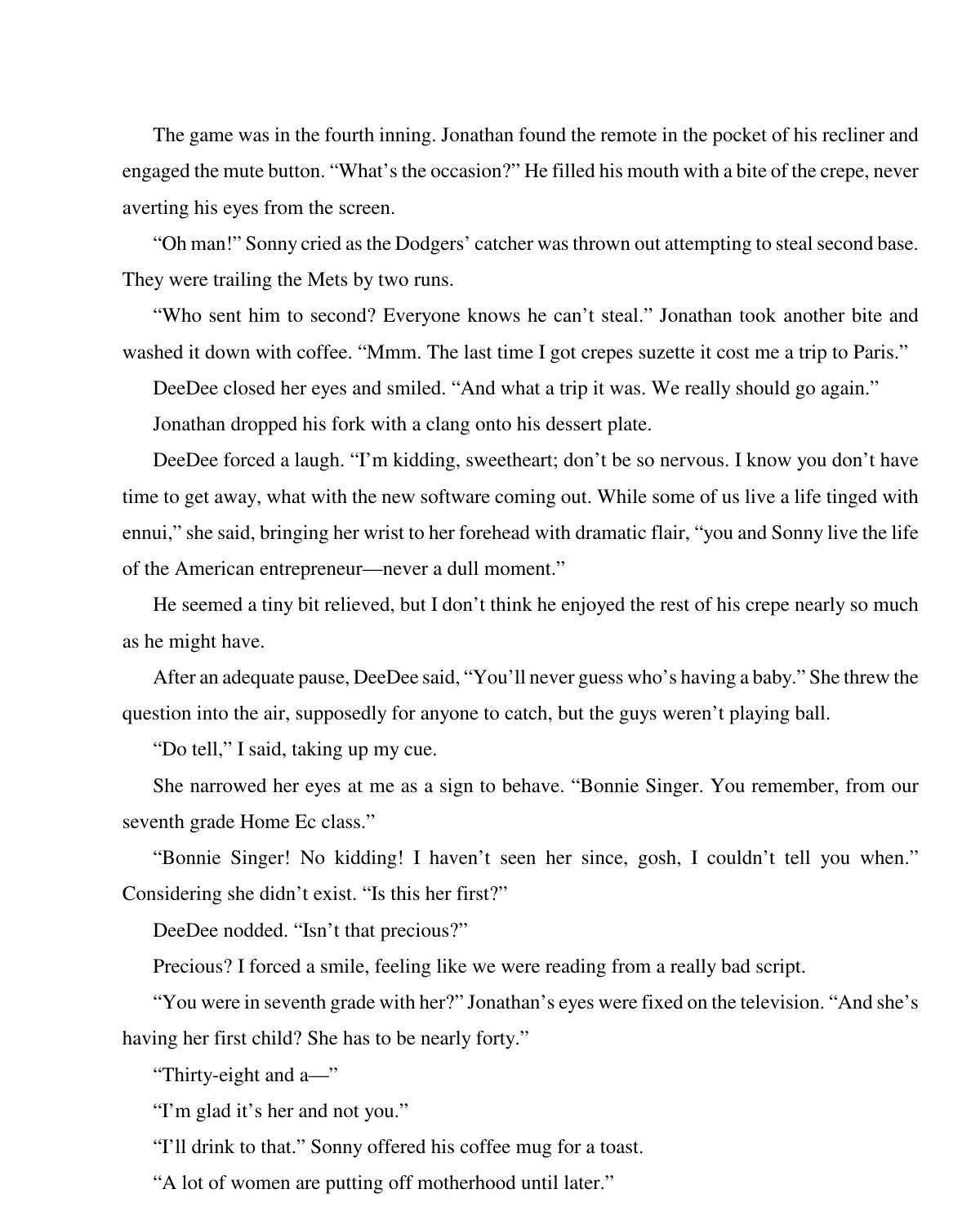"I'll have to admit," Jonathan said, "there was a time I hoped you'd change your mind about having a family, but you made it clear from the start, no kids!" He sliced his hand through the air for emphasis.

"I didn't put it quite like that."

He shrugged. "However you put it, that's what you meant."

DeeDee held her dessert plate in one hand, her fork in the other, her crepe untouched. "You should have said something."

"I went into marriage with my eyes wide open, sweetheart. You were honest about how you felt, and I respected that. Looking back, I see it was the right choice for us."

"Right choice?"

"You always said—"

"I *know* what I said." DeeDee toyed with a strawberry stuck on a tine of her fork. "I might have been hasty in my decision."

Jonathan laughed, and Sonny laughed too, but the laughter wasn't high-spirited or jovial. No, it was laughter that said, *How did we ever get on this conversation?* It soon dissolved into nervous chuckles as Jonathan looked from Sonny to me to DeeDee. He was beginning to catch on.

Sonny was too. "Boy, I hate to call it a night, but—"

"It's only eight fifteen," our hostess said.

"Gee, is that all?" Sonny adjusted his glasses and looked at his watch again. "Must be fast."

With a glance, DeeDee passed me the ball, which I nearly fumbled. "Well ..." I faltered right off the bat. "Did you know women over forty are becoming first-time mothers at an alarming rate? No, I mean *increasing*! The rate is *increasing*, not alarming."

"That depends on who you ask," Sonny murmured.

"You've got that right." Jonathan wasn't watching the game anymore.

Throwing caution to the wind, DeeDee actually frowned. This wasn't going well at all.

Jonathan moved out of his chair, sat down next to DeeDee, and put his arm around her. "Now, honey, I just read something about this, or maybe I saw it on *Dateline*. Anyway, it's one of those phases of life women your age go through."

I winced as soon as the words left his mouth. Women your age? He'd actually said that? To DeeDee McAllister-Kent?